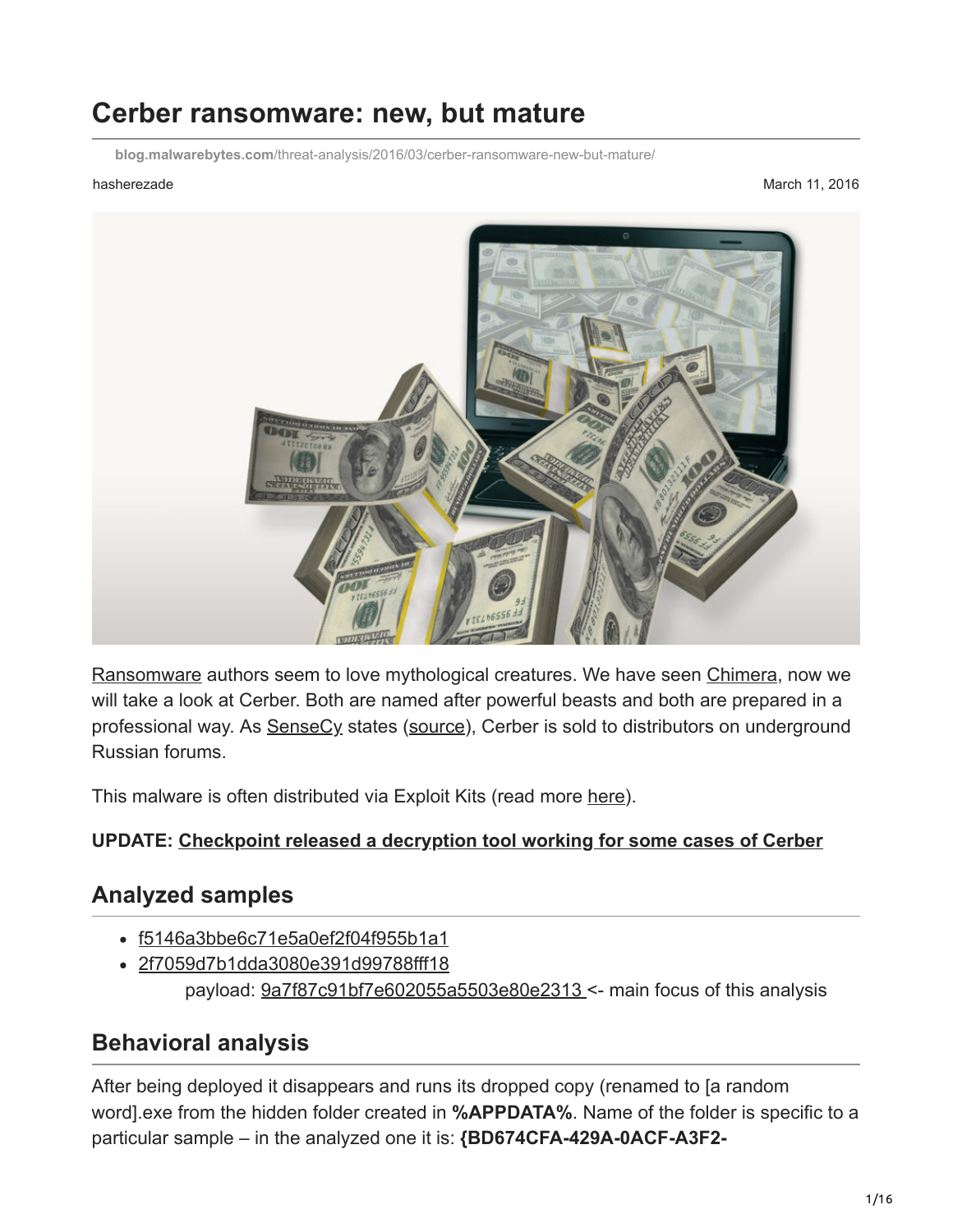#### **C895D363964E}**.

Some observed file names: *csrstub.exe*, *dinotify.exe, ndadmin.exe, setx.exe, rasdial.exe, RelPost.exe, ntkrnlpa.exe*

The dropped file has an edited creation timestamp.

| AppData > Roaming > {BD674CFA-429A-0ACF-A3F2-C895D363964E}                    |                  |             |             |
|-------------------------------------------------------------------------------|------------------|-------------|-------------|
| Share with $\blacktriangledown$<br>New folder<br>library $\blacktriangledown$ |                  |             |             |
| ∸<br>Name                                                                     | Date modified    | Type        | <b>Size</b> |
| csrstub.exe                                                                   | 2010-11-20 22:29 | Application | 112 KB      |

It also creates a link to the dropped malware in: *%APPDATA%/Microsoft/Windows/Start Menu/Programs/Startup*:

| AppData ▶ Roaming ▶ Microsoft ▶ Windows ▶ Start Menu ▶ Programs ▶ Startup     |                  |                    |        |
|-------------------------------------------------------------------------------|------------------|--------------------|--------|
| Share with $\blacktriangledown$<br>library $\blacktriangledown$<br>New folder |                  |                    |        |
| ┻<br>Name                                                                     | Date modified    | Type               | Size   |
| a csrstub                                                                     | 2016-03-07 17:30 | Shortcut           | $2$ KB |
| desktop.ini                                                                   | 2015-06-18 22:24 | Configuration sett | 1 KB   |

Looking via Process Explorer we can see the dropped sample deploying new instances (it is used in order to divide the work of encrypting files).

| □ <u>■.</u> ntkmlpa.exe    | 0.47  | 1 896 K   | 6448 K        | - 5868 |
|----------------------------|-------|-----------|---------------|--------|
| $\blacksquare$ ntkmlpa.exe | 48.34 | 2 2 7 6 K | 7716K 4828    |        |
| <b>E.</b> Intkmlpa.exe     | 1.67  | 752 K     | 2 0 64 K 4704 |        |
| $\blacksquare$ ntkmlpa.exe | 11.63 | 1 972 K   | 7 292 K 3768  |        |

#### **Registry keys**

The malware makes changes in the Windows registry.

Two entries (Component 00, Component 01) are dropped in Printers\Defaults:

| <b>Inters</b>                                                                       |                          | Name                   | Type              | Data                                                 |
|-------------------------------------------------------------------------------------|--------------------------|------------------------|-------------------|------------------------------------------------------|
| Connections                                                                         |                          | ab (Default)           | <b>REG SZ</b>     | (value not set)                                      |
| <b>Defaults</b>                                                                     |                          | <b>OU</b> Component 00 | <b>REG BINARY</b> | 9a 04 01 01 82 b9 93 f9 40 02 00 00 01 00 00 00 db 5 |
| {67F80680-E78D-2436-5FCA-81                                                         | $\overline{\phantom{a}}$ | <b>OU</b> Component 01 | <b>REG BINARY</b> | 42 45 74 4b 77 76 79 6b 6c 34 50 31 70 39 47 31 38 6 |
| <b>Dendroot</b> and the contract the con-<br>ш                                      |                          |                        |                   |                                                      |
| Computer\HKEY_CURRENT_USER\Printers\Defaults\{67F80680-E78D-2436-5FCA-81CBA043DAE0} |                          |                        |                   |                                                      |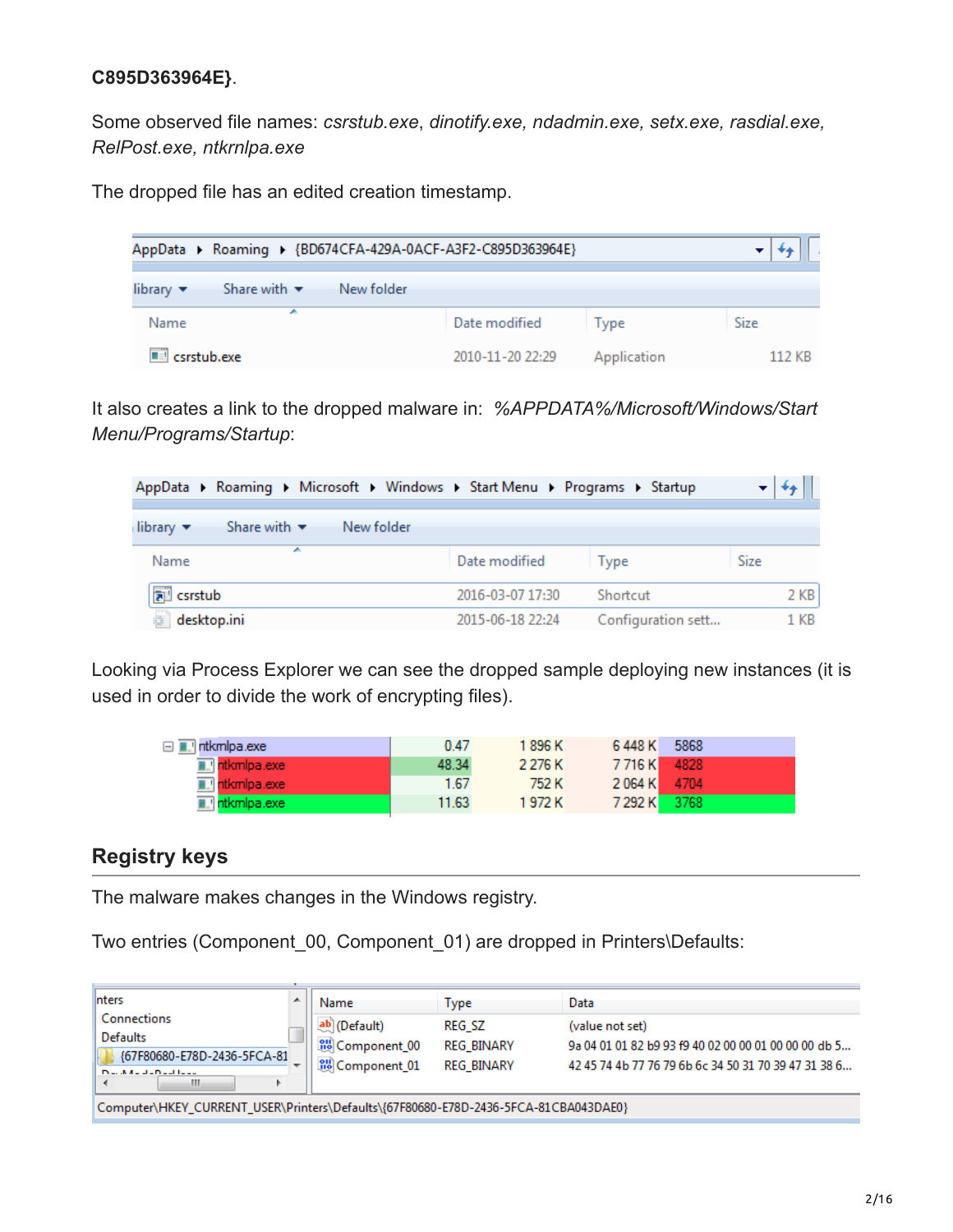Compont 01 contains some binary data in base64:

| <b>Edit Binary Value</b> |    |    |    |    |    |    |    |    |               | $\mathbf{x}$ |
|--------------------------|----|----|----|----|----|----|----|----|---------------|--------------|
| Value name:              |    |    |    |    |    |    |    |    |               |              |
| Component 01             |    |    |    |    |    |    |    |    |               |              |
| Value data:              |    |    |    |    |    |    |    |    |               |              |
| 0100                     | 64 | 4D | 68 | 47 | 6В | 48 | 59 | 78 | dMhGkHYx      | ᆂ            |
| 0108                     | 4C | 41 | 6В | 69 | 6В | 38 | 61 | 69 | LAkik8ai      |              |
| 0110                     | 72 | 72 | 6F | 31 | 2F | 4E | 57 | 6D | rro1/NWm      |              |
| 0118                     | 4D | 70 | 66 | 4E | 4F | 70 | 68 | 7A | MpfNOphz      |              |
| 0120                     | 56 | 52 | 37 | 59 | 6В | 2В | 70 | 68 | VR7Yk+ph      |              |
| 0128                     | 4B | 2В | 61 | 45 | 78 | 46 | 44 | 78 | $K + a EXFDX$ |              |
| 0130                     | 66 | 78 | 53 | 51 | 73 | 45 | 6D | 68 | fxSQsEmh      |              |
| 0138                     | 4E | 4A | 51 | 6F | 50 | 74 | 64 | 69 | NJQoPtdi      |              |
| 0140                     | 73 | 39 | 45 | 77 | 69 | 68 | 74 | 4Ά | s 9 Ewiht J   | Ξ            |
| 0148                     | 49 | 42 | 43 | 6D | 4C | 67 | 35 | 49 | IBCmLq5I      |              |
| 0150                     | 41 | 53 | 5Ά | 42 | 51 | 41 | 3D | 3D | $ASZBOA ==$   | ▼            |
|                          |    |    |    |    |    |    |    |    | ОΚ<br>Cancel  |              |

Registry keys for the persistance are added in various places, i.e:

HKEY\_USERS -> [current user's SID]:

- "Software\\Microsoft\\Windows\\CurrentVersion\\Run"
- "Software\\Microsoft\\Windows\\CurrentVersion\\RunOnce"
- "Software\\Microsoft\\Windows\\CurrentVersion\\Policies\\Explorer" -> "Run"
- "Software\\Microsoft\\Command Processor" -> "AutoRun"

However, when the encryption finishes successfully, the dropped sample is deleted.

#### **Encryption process**

Cerber can encrypt files in offline mode – it means it doesn't need to fetch the key from the CnC server. Files that have been encrypted are fully renamed and appended with the extension typical for this ransomware: **.cerber**. Pattern of the name: **[0-9a-zA-Z\_-] {10}.cerber**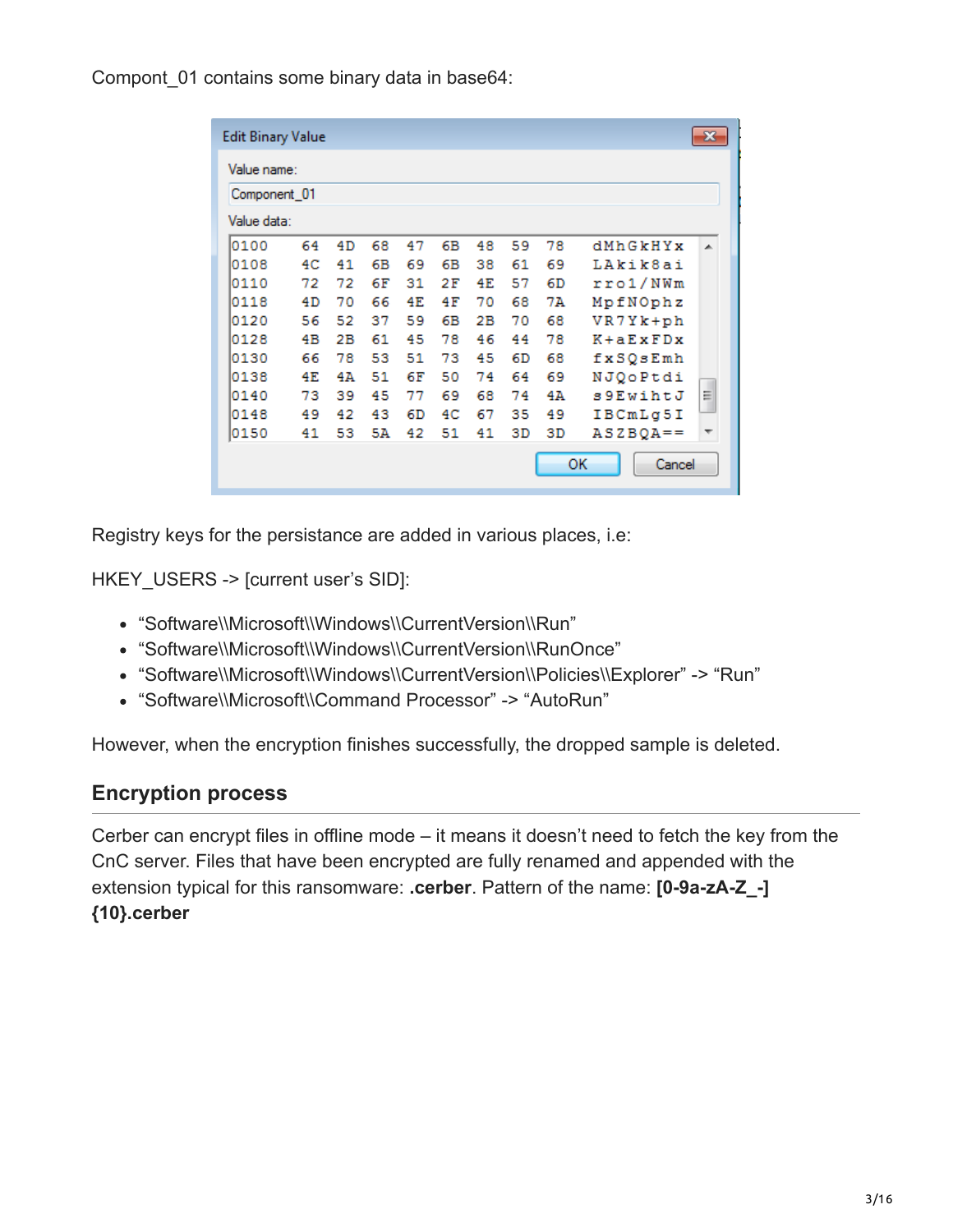| 2016-03-05 17:55 | 2 KB            |
|------------------|-----------------|
| 2016-03-05 17:55 | 1 KB            |
| 2016-03-05 17:55 | 1 <sub>KB</sub> |
|                  | 5 KB            |
|                  | 1 <sub>KB</sub> |
|                  | 141 KB          |
|                  | 49 KB           |
|                  | 7 KB            |
|                  | <b>14 KB</b>    |
|                  | 24 KB           |
|                  | 2 KB            |
|                  |                 |

The encrypted content has a high level of entropy and no patterns are visible. Below: visualization of bytes of *square.bmp* : left – original, right encrypted with Cerber:



Content of the encrypted file is different on every encryption – probably keys are dynamically generated. After encryption size of the file content is increased about 384 bytes\* – it may suggest, that the RSA encrypted AES key is appended to the file (\*depending on the file this value may vary a bit, probably because of various padding).

After executing it displays a ransom note in two forms: HTML and TXT. The note is available only in English. Example below: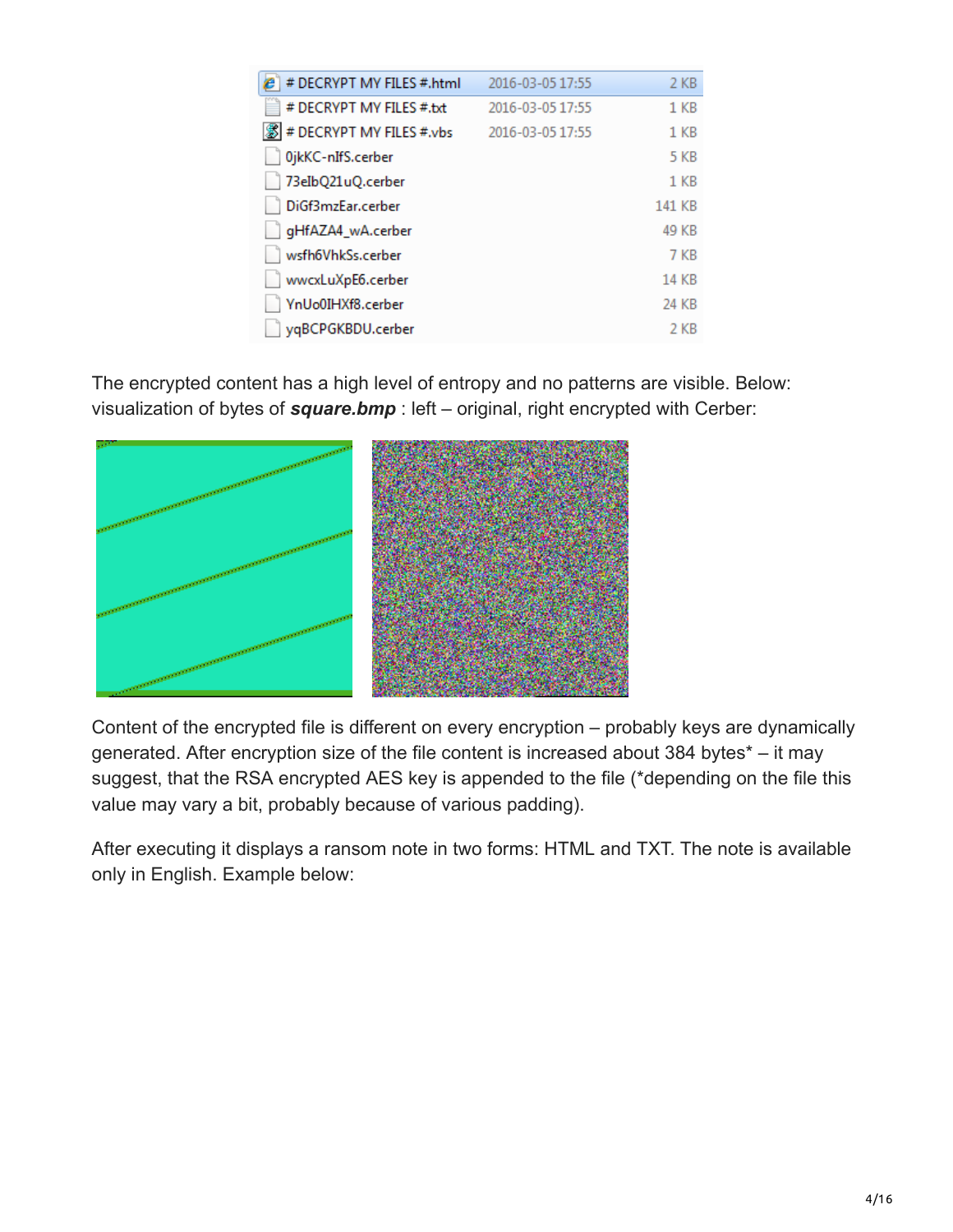| CERBER - Windows Internet Explorer                                                                                                 |     |
|------------------------------------------------------------------------------------------------------------------------------------|-----|
| C:\Users\tester\Desktop\# DECRYPT MY FILES #.html<br>$\mathcal{P}$ Bing<br>$\mathbf{r}$ $\mathbf{t}$ $\mathbf{t}$ $\mathbf{x}$     | - م |
| S Ulubione<br><b>CERBER</b>                                                                                                        |     |
| CERBER                                                                                                                             |     |
| Your documents, photos, databases and other important files have been encrypted!<br>To decrypt your files follow the instructions: |     |
| 1. Download and install the «Tor Browser» from https://www.torproject.org/                                                         |     |
| 2. Run it                                                                                                                          |     |
| 3. In the «Tor Browser» open website:                                                                                              |     |
| http://decrypttozxybarc.onion/FE0D-9A67-0099-0006-4671                                                                             |     |
| 4. Follow the instructions at this website                                                                                         |     |
| «Quod me non necat me fortiorem facit.»                                                                                            |     |

#### C E R B E R

Your documents, photos, databases and other important files have been encrypted!

At the bottom of the ransom note attackers added a quote in Latin: «…Quod me non necat me fortiorem facit.» ("What doesn't kill me, makes me stronger"). We can only speculate what they wanted to convey – to share their own motto, or to console the victim of the attack?

It comes also with a VB macro that is supposed to speak up the message with the help of a local text-to-speech emulator:

```
Set SAPI = CreateObject("SAPI.SpVoice")
SAPI.Speak "Attention! Attention! Attention!"
For i = 1 to 5
SAPI.Speak "Your documents, photos, databases and other important files have been
encrypted!"
Next
```
#### **Website for the victim**

Each victim has a Web page that can be accessed via Tor. Although the ransom note is available only in English, the Tor website can be customized to several languages: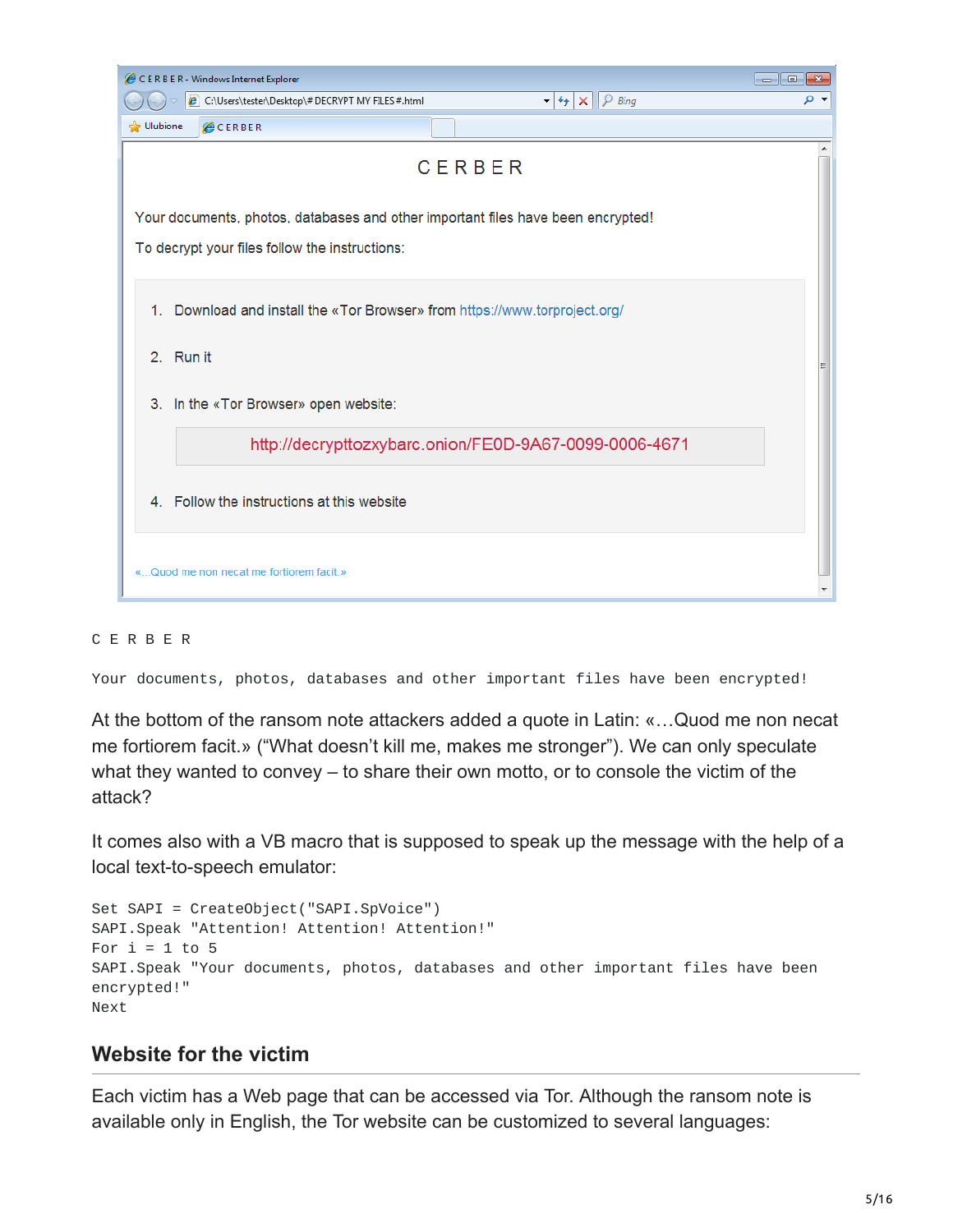|                 | CERBER DECRYPTOR-Tor Browser                                                                               |                                     |                              |
|-----------------|------------------------------------------------------------------------------------------------------------|-------------------------------------|------------------------------|
| CERBER DECR * + |                                                                                                            |                                     |                              |
| SI              | $\bullet$ $\bullet$ $\bullet$ $\bullet$ $\bullet$ decrypttozxybarc.onion/C9B2-2220-08A5-0042-F482/language | Q Search<br>$\nabla$ $\mathbb{C}^i$ | $\Delta_{\rm s}$<br>$\equiv$ |
|                 | Select your language                                                                                       |                                     |                              |
| English         | <b>Deutsch</b>                                                                                             | Español                             |                              |
| Français        | 中文                                                                                                         | 日本語                                 |                              |
| Português       | Polski                                                                                                     | Italiano                            |                              |
| Türkçe          | العربية                                                                                                    | <b>Nederlands</b>                   |                              |
|                 |                                                                                                            |                                     |                              |

These pages contain further instructions to the victim and support for managing payments. The time to an increase in the ransom price is counted from the first access to this website.



To decrypt your files you need to buy the special software - <<Cerber Decryptor>>.

#### **Network communication**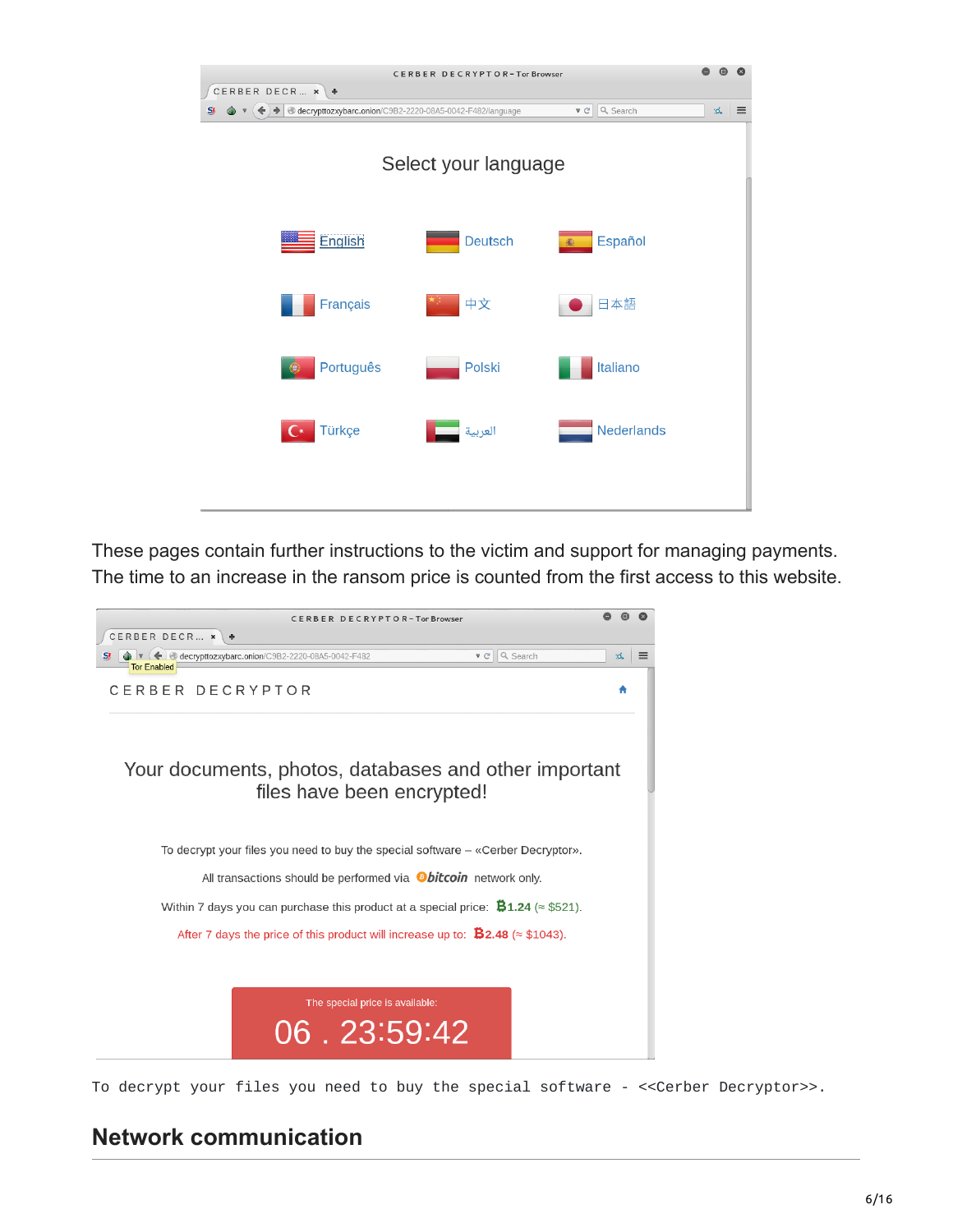Cerber can manage well without CnC and accomplish its task offline. However, if given opportunity, it can communicate with CnC in order to send statistics from encryption process.

First, it fetches geolocation info (in JSON format) of the local computer by querying a genuine service: [http:/ipinfo.io/json](http://ipinfo.io/json)

| Destination  | Protocol Length Info |    |                       |  |                        |  |
|--------------|----------------------|----|-----------------------|--|------------------------|--|
| 87.98.128.0  | <b>UDP</b>           | 68 | Source port: 33919    |  | Destination port: 6891 |  |
| 87.98.128.1  | <b>UDP</b>           | 68 | Source port: 33919    |  | Destination port: 6891 |  |
| 87.98.128.2  | <b>UDP</b>           | 68 | Source port: 33919    |  | Destination port: 6891 |  |
| 87.98.128.3  | <b>UDP</b>           |    | 68 Source port: 33919 |  | Destination port: 6891 |  |
| 87.98.128.4  | <b>UDP</b>           |    | 68 Source port: 33919 |  | Destination port: 6891 |  |
| 87.98.128.5  | <b>UDP</b>           |    | 68 Source port: 33919 |  | Destination port: 6891 |  |
| 87.98.128.6  | <b>UDP</b>           |    | 68 Source port: 33919 |  | Destination port: 6891 |  |
| 87.98.128.7  | <b>UDP</b>           | 68 | Source port: 33919    |  | Destination port: 6891 |  |
| 87.98.128.8  | <b>UDP</b>           | 68 | Source port: 33919    |  | Destination port: 6891 |  |
| 87.98.128.9  | <b>UDP</b>           | 68 | Source port: 33919    |  | Destination port: 6891 |  |
| 87.98.128.10 | <b>UDP</b>           | 68 | Source port: 33919    |  | Destination port: 6891 |  |
| 87.98.128.11 | <b>UDP</b>           | 68 | Source port: 33919    |  | Destination port: 6891 |  |
| 87.98.128.12 | <b>UDP</b>           | 68 | Source port: 33919    |  | Destination port: 6891 |  |
| 87.98.128.13 | <b>UDP</b>           |    | 68 Source port: 33919 |  | Destination port: 6891 |  |

Then, we can observe sending UDP requests to a predefined range of IP addresses:

#### **Inside**

Cerber samples come packed by some [crypters/FUDs](https://blog.malwarebytes.org/development/2015/12/malware-crypters-the-deceptive-first-layer/), so the code is not readable at first. Even when we unpack the core (i.e.  $9a7f87c91b7e602055a5503e80e2313$ ), only a few strings are readable. It is caused by the fact that the authors decided to encrypt the strings and decrypt them just before the usage. Example:

| 00346BED<br>00346BEE<br>00346BF0<br>00346BF1<br>00346BF2<br>00346BF3<br>00346BF4<br>00346BF5<br>00346BF7<br>00346BFC<br>00346BFE<br>103460<br>10346C08<br>∢ | ٢Š<br>٠<br>٠<br>٠<br>٠<br>٠      | PUSH EBP<br>MOU EBP.ESP<br>PUSH ECX<br><b>PUSH ECX</b><br>PUSH EBX<br><b>PUSH ESI</b><br>PUSH EDI<br>PUSH Øs1<br>PUSH 0x6<br>PUSH cerber_p.003565AC<br>CALL<br><b>PUSH EAX</b> |                 | PUSH ØRECBØ3F2D<br>cerber p.0034A12A |                            |                                   |                             |                 |                |                       |                        |                |                              |                      |                             | cerber_p.0034B21E<br>cerber_p.0034B21E<br>decrypt_string<br>L"CERBER"                      |
|-------------------------------------------------------------------------------------------------------------------------------------------------------------|----------------------------------|--------------------------------------------------------------------------------------------------------------------------------------------------------------------------------|-----------------|--------------------------------------|----------------------------|-----------------------------------|-----------------------------|-----------------|----------------|-----------------------|------------------------|----------------|------------------------------|----------------------|-----------------------------|--------------------------------------------------------------------------------------------|
| EAX=0155B0E0. (UNICODE "CERBER")                                                                                                                            |                                  |                                                                                                                                                                                |                 |                                      |                            |                                   |                             |                 |                |                       |                        |                |                              |                      |                             |                                                                                            |
| Address                                                                                                                                                     | Hex dump                         |                                                                                                                                                                                |                 |                                      |                            |                                   |                             |                 |                |                       |                        |                |                              |                      |                             | <b>ASCII</b>                                                                               |
| 003565AC<br>003565BC<br>003565CC<br>003565DC                                                                                                                | E8<br>33<br>9F<br>82<br>74<br>B7 | 1 D<br>61<br>36                                                                                                                                                                | 19<br>ØC:<br>41 | <b>BE</b><br>50<br>B1                | E <sub>2</sub><br>41<br>31 | ЙЙ<br>9E<br>F <sub>2</sub><br>DZ. | 20<br>F <sub>5</sub><br>CE. | 18<br>72<br>CZ. | 50<br>CВ<br>44 | Α5<br><b>ØØ</b><br>E4 | EB.<br><b>ØØ</b><br>EF | 28<br>EC<br>98 | 6E.<br>B2.<br>1 <sub>0</sub> | ΠN<br>2F<br>1F<br>04 | 47<br>CВ<br>6B<br>E2<br>001 | uĐžĐ∦ňüQzGiH→TGl<br>R3#420X. +Pa0#n/m<br>čoa. JA.ňr <del>ī</del> 9 當下k<br>tĒ6A▒1ī¤āDn'ü#⊕ō |

The decrypting function takes the following parameters:

**decrypt\_string**(char\* **input\_buffer**, DWORD **input\_lenght**, DWORD **key**, BOOL **is\_unicode**)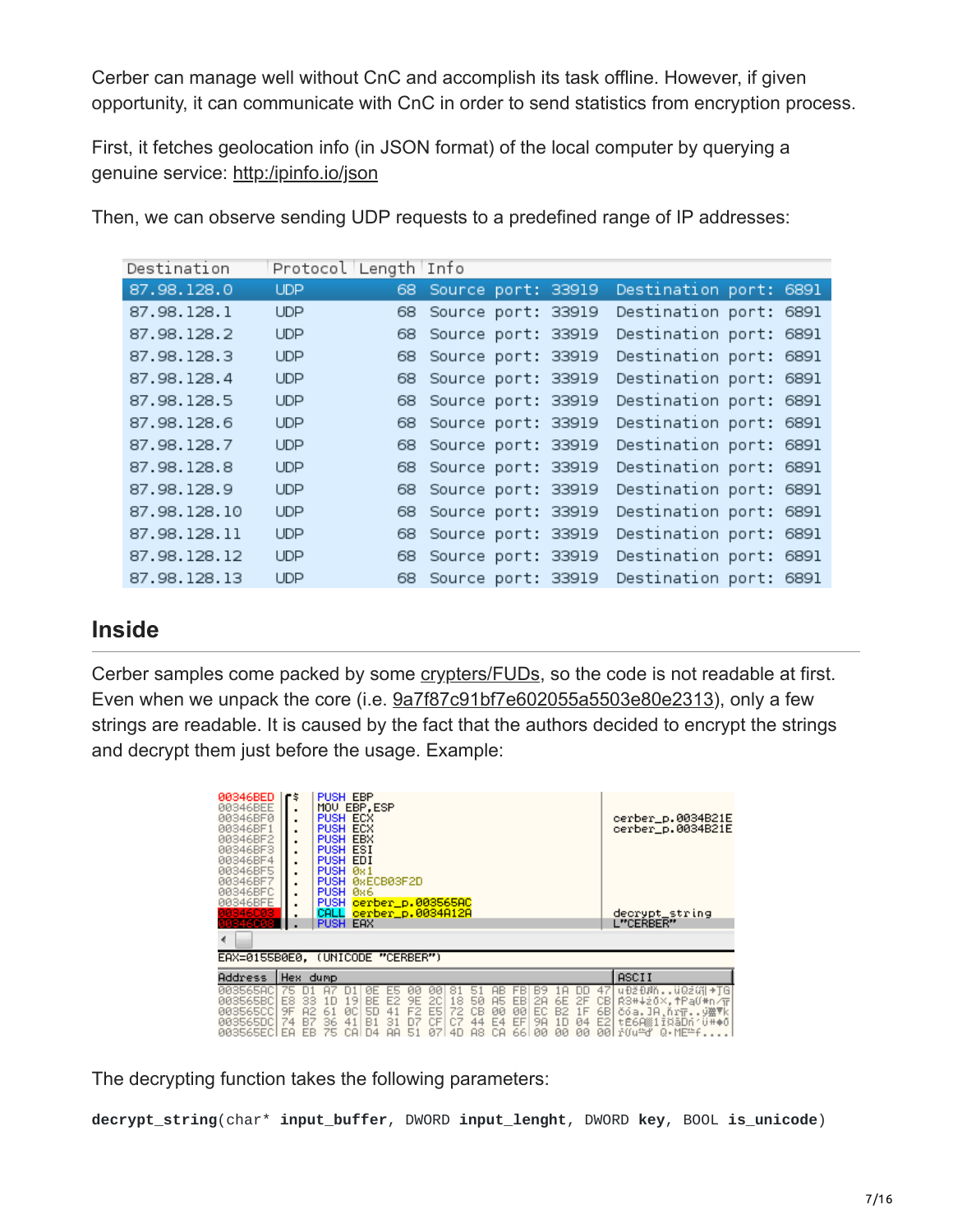One of the few strings that hasn't been encrypted was a check against anti-malware vendors (one of them is Malwarebytes). The list of vendors is in JSON – this format have been used extensively by Cerber.



Another interesting unencrypted string was a log, showing the statistics from encryption (the feature used if the malware is deployed in the debug mode):



## **Configuration file**

Cerber comes with an encrypted resource, stored as *RC Data*. It is decrypted by a dedicated function:

| 0034108D<br>0034108E<br>0034108F<br>00341092<br>00341094<br>00341097<br>0034109D<br>0034109E<br>003410A0<br>003410A5 |                       |                | <b>PUSH EBX</b><br>PUSH EDI<br>PUSH ELOCAL.21<br>MOU ESI.EAX<br>PUSH [LOCAL.3]<br>PUSH EAX<br>MOV EAX.ESI<br>CALL cerber_p.0034A244<br>LEA EAX LLOCAL.51 |                            |               |           |                     |                |                |                 |                  |                |                  |                       |                            |                        | cerber_p.0035D058<br>$f$ String = "cerber"<br>decrypt_resource                                               |                                                                               |                                                                     |
|----------------------------------------------------------------------------------------------------------------------|-----------------------|----------------|----------------------------------------------------------------------------------------------------------------------------------------------------------|----------------------------|---------------|-----------|---------------------|----------------|----------------|-----------------|------------------|----------------|------------------|-----------------------|----------------------------|------------------------|--------------------------------------------------------------------------------------------------------------|-------------------------------------------------------------------------------|---------------------------------------------------------------------|
| 0034A244=cerber_p.0034A244                                                                                           |                       |                |                                                                                                                                                          |                            |               |           |                     |                |                |                 |                  |                |                  |                       |                            |                        |                                                                                                              |                                                                               |                                                                     |
| <b>Address</b>                                                                                                       | Hex dump              |                |                                                                                                                                                          |                            |               |           |                     |                |                |                 |                  |                |                  |                       |                            |                        | <b>ASCII</b>                                                                                                 | 805FF7D0                                                                      | 003410A5                                                            |
| 003500581<br>003500681<br><b>0035D0781</b><br>0035D0881                                                              | 96<br>$\Box 4$<br>ØD. | ЙΒ<br>32<br>DE | 7F<br>2C.<br>E8.                                                                                                                                         | C9<br>26<br>$\overline{A}$ | 5<br>34<br>ЗF | AD.<br>D2 | 58.<br>FØ.<br>F8 68 | 8E<br>83<br>6B | 95<br>Π6<br>86 | C6<br>51<br>56. | 5F<br>F8.<br>CB. | 76<br>98<br>06 | BC.<br>62<br>DØ. | ЗF<br><b>ØH</b><br>C8 | 8A<br>56<br>$\overline{A}$ | <b>5CI</b><br>61<br>6E | □ 38+Si = 0\$n#Rc\$ 80<br>ľ♥△╔4sZÄĽĀ ∪º?ŏ∖<br>d2.&?D-uiQ°śb.VaN<br>.ôŔ D°hkóV <del>n</del> ∳đ <sup>u</sup> n | 005FF7D4<br>005FF7D8<br><b>GGSFF7DC</b><br><b>BBSFF7EB</b><br><b>GGEEEZE4</b> | 00000006<br>0035D058<br>00001D9D<br>0155B2E8<br><u> ааааааас II</u> |

After decryption, it turns out to be a configuration in JSON format (you can see it full [here](https://gist.github.com/hasherezade/628928248e8e6c8dae04)):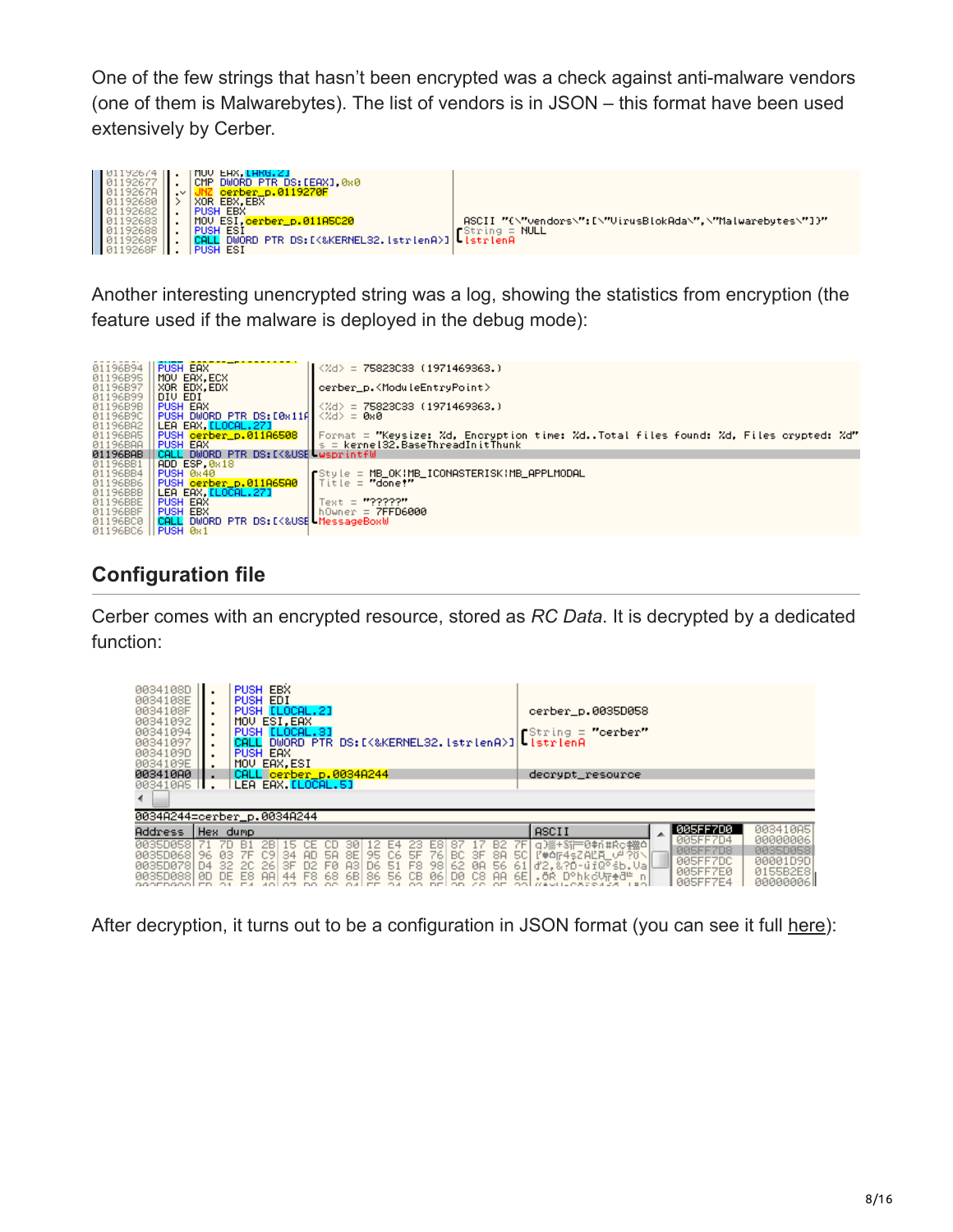| 0034108E<br>0034108F<br>00341092<br>00341094<br>00341097<br>0034109D<br>0034109E<br>003410A0<br>00341085<br>00341088<br>GOST LAGGG<br>∢           | $\,$                                                                                         | CALL                                           | PUSH EDI<br>PUSH [LOCAL.2]<br>MOU ESI.EAX<br>PUSH [LOCAL.3]<br>DWORD PTR DS: [<&KERNEL32.1strlenA>]<br>PUSH EAX<br>MOU EAX.ESI<br>CALL cerber_p.0034A244<br>LEA EAX <mark>[LOCAL.5]</mark><br>PUSH EAX<br>DHCH EDV |                                              |                                              |                                              |                                                    |                                                           |                                                           |                                                                 |                                                    |                                                    |                                                          |                                                   | $\blacksquare$ String = "nosj"<br>-IstrienA<br>decrypt_resource                                                                                                                       |
|---------------------------------------------------------------------------------------------------------------------------------------------------|----------------------------------------------------------------------------------------------|------------------------------------------------|--------------------------------------------------------------------------------------------------------------------------------------------------------------------------------------------------------------------|----------------------------------------------|----------------------------------------------|----------------------------------------------|----------------------------------------------------|-----------------------------------------------------------|-----------------------------------------------------------|-----------------------------------------------------------------|----------------------------------------------------|----------------------------------------------------|----------------------------------------------------------|---------------------------------------------------|---------------------------------------------------------------------------------------------------------------------------------------------------------------------------------------|
| Address<br>0155B2E8<br>55B2F8<br>55B308<br>55B318<br>Й1<br>0155B328<br>0155B338<br>0155B348<br>55B358<br>01<br>55B368<br>01<br>73<br>55B378<br>01 | Hex dump<br>63<br>69<br>65<br>22<br>6В<br>78<br>6D<br>22<br>50<br>22<br>74<br>73<br>63<br>2E | 73<br>79<br>22.<br>20<br>2C.<br>65<br>63<br>64 | 38<br>22<br>22<br>20<br>22<br>20<br>74<br>22<br>66<br>22.<br>63<br>74<br>68<br>65<br>62<br>22                                                                                                                      | 5B<br>22<br>6D<br>6А<br>69<br>2E<br>2E<br>20 | 22<br>67<br>64<br>22<br>6C<br>62<br>64<br>22 | 38<br>61<br>65<br>22<br>20<br>65<br>61<br>62 | 7В<br>6D<br>22<br>2C<br>22<br>73<br>6B<br>22<br>61 | 3A<br>22<br>22<br>2C<br>22<br>75<br>22<br>22<br>2C<br>6C. | 31<br>63<br>2C<br>-22<br>72<br>61<br>3A<br>2C<br>22<br>6C | 20<br>6F<br>22<br>6В<br>75<br>22<br><b>5B</b><br>22<br>74<br>65 | 75<br>61<br>67<br>22<br>20<br>22<br>69<br>68<br>74 | 6Е<br>7А<br>22<br>20<br>22<br>62<br>63<br>75<br>2E | 6C<br>74<br>22<br>20<br>22<br>75<br>6F<br>6F<br>6D<br>64 | 6<br>20<br>22<br>74<br>7A<br>6F<br>6E<br>62<br>61 | ASCII<br>("antiav":1."bla<br>$i \leq t$<br>ies":<br>ae<br>"nd<br>kz<br>$m^{\mu\nu}$ , $^{\mu\nu}$ t.i<br>"]."files":["boo<br>tsect.bak"."icon<br>cache.db"."thumb<br>s.db"."wallet.da |

Configuration is rich in options. Contains i.e:

- a [blacklist](https://gist.github.com/hasherezade/628928248e8e6c8dae04#file-config-json-L3) used to exclude some countries, languages, file names and directories from the attack
- a list of [attacked extensions](https://gist.github.com/hasherezade/628928248e8e6c8dae04#file-config-json-L59)
- [environment checks](https://gist.github.com/hasherezade/628928248e8e6c8dae04#file-config-json-L52) that are enabled
- whether or not to deploy the sample in a [debug mode](https://gist.github.com/hasherezade/628928248e8e6c8dae04#file-config-json-L58)
- [encryption settings and output extension](https://gist.github.com/hasherezade/628928248e8e6c8dae04#file-config-json-L444)
- public [RSA key in base64](https://gist.github.com/hasherezade/628928248e8e6c8dae04#file-config-json-L452) [\(decoded](https://gist.github.com/hasherezade/628928248e8e6c8dae04#file-public_key-key)).
- [files with ransom note](https://gist.github.com/hasherezade/628928248e8e6c8dae04#file-config-json-L453) to be dropped
- [list of services](https://gist.github.com/hasherezade/628928248e8e6c8dae04#file-config-json-L470) used to obtain geolocation
- [range of IPs](https://gist.github.com/hasherezade/628928248e8e6c8dae04#file-config-json-L488) where to send statistics *(compare with IPs described in the section 'Network communication')*
- [format of statistics](https://gist.github.com/hasherezade/628928248e8e6c8dae04#file-config-json-L487) to be sent

**Distributors can customize many things** with the help of the config file. Changing the full look-and-feel of the malware – attacked extensions, ransom note and even extension of encrypted files – can make it appear like a new product. This flexibility made me wonder if the same package is not being distributed in a different campaign – not as a Cerber, but under some other name.

The distributor of the analyzed sample decided to exclude [several countries](https://gist.github.com/hasherezade/628928248e8e6c8dae04#file-config-json-L5) form the attack (Armenia, Azerbaijan, Belarus, Georgia, Kyrgyzstan, Kazakhstan, Moldova, Russia, Turkmenistan, Tajikistan, Ukraine, Uzbekistan). It will also spare your default Windows directories, [Tor browser](https://gist.github.com/hasherezade/628928248e8e6c8dae04#file-config-json-L32) and [Bitcoin wallet](https://gist.github.com/hasherezade/628928248e8e6c8dae04#file-config-json-L22).

#### **Loading the key**

The sample comes with a public RSA key [shipped in the configuration file](https://gist.github.com/hasherezade/628928248e8e6c8dae04#file-config-json-L452) (described in the previous section).

Below – decrypting public key from Base64: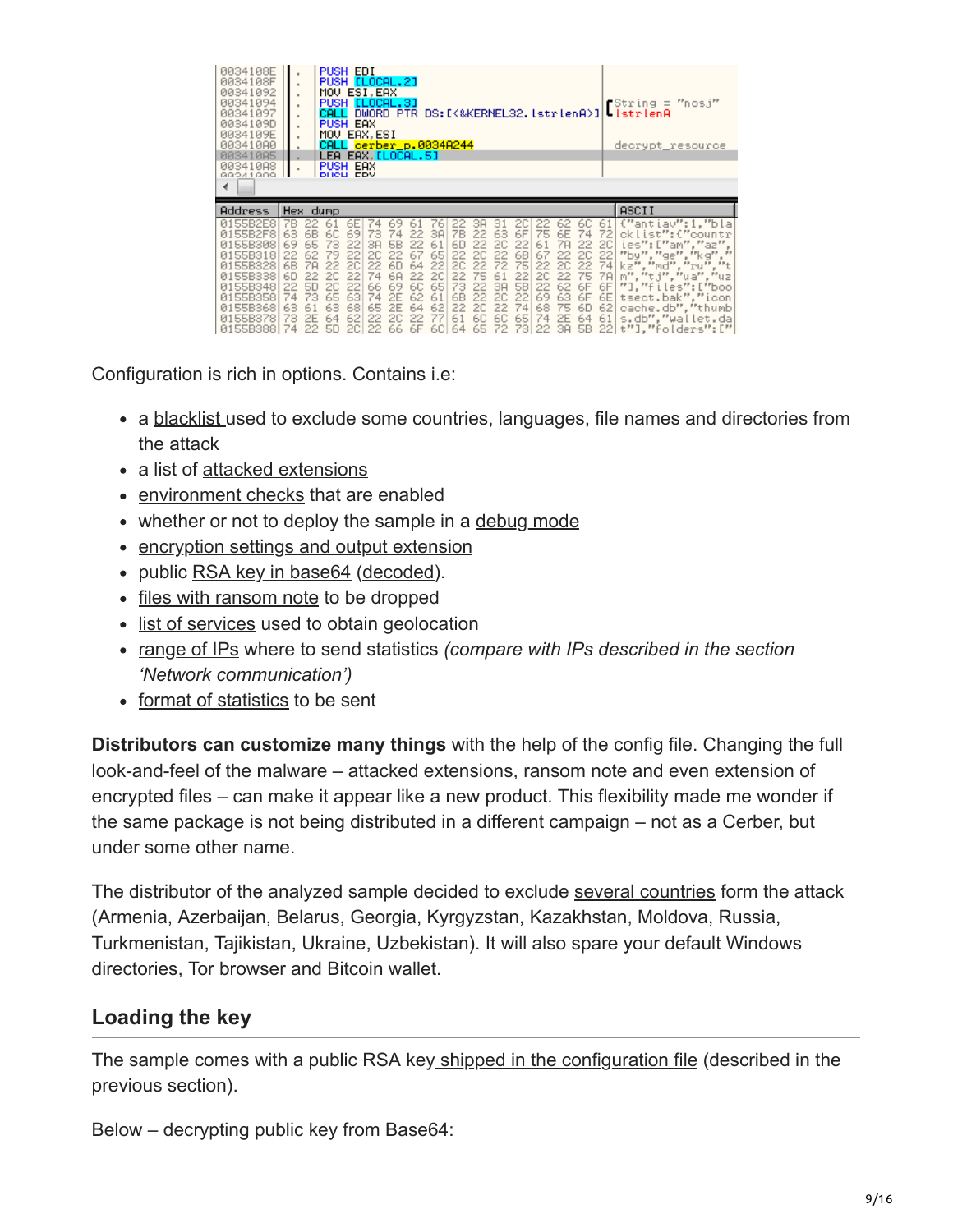| 008DDAE7<br>008DDAE9<br>008DDAEA<br>008DDAED<br><b>ØSDDAEE</b>                           |                                      | CALL            | PUSH 0x1<br><b>PUSH ESI</b><br>PUSH EAX | LEA EAX, DWORD PTR SS:[EBP-0x78]<br>DWORD PTR DS: [<&CRYPT32.Cryd                        |                 |                 |                 |                   |                |           |                |                |                |                | crypt32.CryptStringToBinaryA |  |                                                            |  |  |
|------------------------------------------------------------------------------------------|--------------------------------------|-----------------|-----------------------------------------|------------------------------------------------------------------------------------------|-----------------|-----------------|-----------------|-------------------|----------------|-----------|----------------|----------------|----------------|----------------|------------------------------|--|------------------------------------------------------------|--|--|
| 10800HF 4<br>008DDAF6<br>008DDAF8<br>GGODDOED                                            | $\sim$                               |                 |                                         | TEST EAX. EAX<br>SHORT cerber_p.008DDB16<br>MOV EAX DWORD PTR SS:[EBP-0x2C]<br>DUODD DTD |                 |                 |                 | CO.FEDDLGGOOT ENV |                |           |                |                |                |                |                              |  |                                                            |  |  |
| EAX=0030FBE8. (ASCII "UUVGQUFPQ0FROEFNSUlCQ2dLQ0FRRUF2a3R5NXFocUV5ZFI5MDc2RmV2cAowdU1Q") |                                      |                 |                                         |                                                                                          |                 |                 |                 |                   |                |           |                |                |                |                |                              |  |                                                            |  |  |
| <b>Address</b>                                                                           | Hex dump                             |                 |                                         |                                                                                          |                 |                 |                 |                   |                |           |                |                |                |                | ASCII                        |  |                                                            |  |  |
| 016472E0<br>016472F0<br>01647300                                                         | 4C.<br>53.<br>55<br>56.<br>53<br>4C. | 30.<br>4A<br>30 | 74<br>4D.<br>4B                         | 4C.<br>53.<br>55<br>53.<br>55<br>54                                                      | 31<br>4D<br>6C. | 43.<br>67<br>4A | 52<br>53.<br>51 | 55.<br>30<br>6В   | 64<br>56<br>60 | 4A<br>58. | 54<br>4C<br>51 | 69<br>53<br>55 | 42<br>30<br>35 | 51<br>74<br>43 |                              |  | LS0tLS1CRUdJTiB0<br>UUJMSUMgSØVZLSØt<br>LSØKTU LJQk LaQU5C |  |  |

Key is imported using function [CryptImportPublicKeyInfo](https://msdn.microsoft.com/en-us/library/windows/desktop/aa380209%28v=vs.85%29.aspx).

| 00404DD3 lea<br>00404DD6 push<br>00404DD7 push<br>00404DD8 push<br>00404DDD push<br>00404DE0 mov<br>00404DE3 push<br>00404DE4 push<br>00404DE6 push<br>00404DEB mov<br>00404DEE call<br>00404DF4 test<br>00404DF6 jz |              | eax, [ebp+pInfo]<br>eax<br>esi<br>8 0 0 0 h<br>[ebp+buf]<br>[ebp+pInfo], esi<br>edi<br>8<br>10001h<br>[ebp+var 10], esi<br>ds:CruptDecodeObjectEx<br>eax, eax<br>short loc 404E16 |     | info<br>$: size = 0x126$ | ; CRYPT DECODE ALLOC FLAG<br>: decoded key stage2<br><b>X509 PUBLIC KEY INFO</b><br>X509 ASN ENCODING   PKCS 7 ASN ENCODING |  |
|----------------------------------------------------------------------------------------------------------------------------------------------------------------------------------------------------------------------|--------------|-----------------------------------------------------------------------------------------------------------------------------------------------------------------------------------|-----|--------------------------|-----------------------------------------------------------------------------------------------------------------------------|--|
|                                                                                                                                                                                                                      |              |                                                                                                                                                                                   |     |                          |                                                                                                                             |  |
|                                                                                                                                                                                                                      | i z E        |                                                                                                                                                                                   |     |                          |                                                                                                                             |  |
|                                                                                                                                                                                                                      | 00404DF8 lea |                                                                                                                                                                                   |     | eax, [ebp+phKey]         |                                                                                                                             |  |
|                                                                                                                                                                                                                      |              | 00404DFB push                                                                                                                                                                     | eax |                          | ; phKey                                                                                                                     |  |
|                                                                                                                                                                                                                      |              | 00404DFC push                                                                                                                                                                     |     | [ebp+pInfo]              | ; pInfo                                                                                                                     |  |
|                                                                                                                                                                                                                      |              | 00404DFF push                                                                                                                                                                     |     |                          | ; dwCertEncodingType                                                                                                        |  |
|                                                                                                                                                                                                                      |              | 00404E01 push                                                                                                                                                                     |     | hCryptProv               | ; hCruptProv                                                                                                                |  |
|                                                                                                                                                                                                                      |              | 00404E07 call<br><u>aalalran jiju</u>                                                                                                                                             |     |                          | ds:CryptImportPublicKeyInfo                                                                                                 |  |

Configuration mentioned: *"rsa\_key\_size": 576* – but it turns out to be a 2048 bit key (BLOB size – 276 bytes)

| <b>BLOBHEADER</b>               |             |            |           |            |                      |           |                 |                      |          |                               |                      |          |                        |           |          |           | {PUBLICKEYBLOB, CUR BLOB VERSION, 0, CALG RSA KEYX} |               |
|---------------------------------|-------------|------------|-----------|------------|----------------------|-----------|-----------------|----------------------|----------|-------------------------------|----------------------|----------|------------------------|-----------|----------|-----------|-----------------------------------------------------|---------------|
|                                 |             |            |           |            |                      |           |                 |                      |          |                               |                      |          |                        |           |          |           | RSAPUBKEY {"RSA1", len=2048, public_exponent=65537} |               |
| Address                         | Hext dump   |            |           |            |                      |           |                 |                      |          |                               |                      |          |                        |           |          |           | ASCII                                               |               |
| <b>ЙЙЗВЙСВЙ</b>                 | 10611021 00 |            |           |            |                      |           |                 |                      |          | 00 00 84 00 00 52 53 41 31 00 |                      |          |                        | 08        | 00       |           |                                                     |               |
| 003B0CC0 01<br><u> ЙАЗВАСПА</u> |             | 00<br>n6   | 01        | си         | 00 9D<br>F6          | 07 SD     |                 |                      |          | A8159 DB                      | -6B                  | 531      | -48                    | ЗĤ        | 39       |           | 0210.012 = EYIkSH:98                                |               |
| 003B0CE0                        | 3D.<br>18   | 28         | FF        | 81         | 90                   | 14<br>B6. | 2Е<br>35        | 20<br>70             | яc<br>29 | 12<br>D8                      | сø<br>38             | 16<br>04 | 61<br>D6               | 45<br>90  | 87<br>23 | 91.<br>DA | ਵਿਰੰ¤÷¶⁄−C‡-aEcCl<br>֒.                             | iŁA5p)ĕ8♦iE#r |
| <b>003B0CF0</b>                 | 20.         | 33         | 82        | ВC         | ΑA                   | 87        | <b>B4</b>       | 58                   | 36.      | 39                            | B3.                  | 1F       | СD                     | 99        | 84       | 38        | .36ª ž⊣X69∣▼=ŏä8!                                   |               |
| 003B0D00                        | C6          | 6E         | 59.       | <b>B9</b>  | E6                   | 4F        | 7A              | 83                   | 53       | 42                            | 20                   | СD       | 69                     | E1        | 58       | 40        | AnMiSOzúSB.≕iBZ@                                    |               |
| ЙЙЗВЙЛ1Й<br><b>003B0D20</b>     | АC<br>F3.   | AЙ<br>C1   | F7<br>55. | зя<br>43   | D <sub>2</sub><br>EЙ | 6Е<br>F9. | 28<br>90.       | A <sub>4</sub><br>23 | 48<br>04 | 8E<br>2А                      | 93<br>F <sub>9</sub> | 9E<br>C7 | <b>A9</b><br><b>B4</b> | 93.<br>10 | 12<br>B7 | 4D<br>43. | Cáš0Dn(AHAō×eō‡M<br>*±UC60Ł#◆*^āH DEC               |               |
| <b>AASBADSA</b>                 | DE          | 30         | 73.       | <b>AC</b>  | 44                   | F8.       | <b>BF</b>       | 6Е                   | 12       | 65                            | 2Й                   | 94       | C3.                    | FC        | $\Box 4$ | 6F        | öKsCD°żn‡e ö⊦Aďol                                   |               |
| <b>AASBAD4A</b>                 | 11          | 29         | 59.       | FB         | 94                   | 84        | СE              | 43                   | FF       | AЙ                            | 35                   | 30       | 8B                     | 6F        | FC       | FE.       | 4)YűöAiPCtá5=öoR≡i                                  |               |
| <b>003B0D50</b>                 | 42          | СF         | 92        | 09         | 25                   | 3С        | BЙ              | FЙ                   | C8       | 87                            | øD                   | BЗ       | 35.                    | 50.       | 6A       | 9E I      | B¤f. ZK#-#ž. 15Nj×l                                 |               |
| 003B0D60<br>003B0D70            | 20<br>DC    | 3В<br>68   | 88<br>ØС  | FC<br>9Α   | Й4<br>87             | 33<br>72  | FD<br><b>B6</b> | 50<br>19             | Β1<br>64 | 39<br>32                      | F6<br>DE             | EE<br>C1 | F5<br>9E               | 1C<br>C6  | 10       | 19        | –∶ŏR⊕3řP▒9÷tS∟▶↓<br>∍k.ücrA∔d2ô∸×ĀšM                |               |
| 003B0D80                        | ЗF          | 87         | Й1        | 98         | 38                   | 7F        | ØA              | 7й                   | EЙ       | B5                            | 4E                   | Й7       | 81                     | D3.       | E7<br>58 | 4D<br>DB  | ?c0ś8∆.póAN üËZ∎                                    |               |
| 003B0D90                        | D6          | 48         | ВF        | ВF         | АØ                   | 43        | <b>AB</b>       | C1                   | 88       | C1                            | E7                   | 4F       | 4F                     | 9C        | 12       | 84        | iJhháCź∸ŏ∸šOOt‡ä                                    |               |
| <u> 003B0DA0</u>                | Й8          | 46         | 88        | D8         | 66                   | 31        | F1              | 44                   | 41       | 8F                            | <b>B1</b>            | Й3       | 40                     | СD        | 9A       | 4D        | <b>OLE</b> PEELBDAC▒♥©≕üM                           |               |
| <u> 003B0DB0</u><br>003B0DC0    | 86<br>E6.   | EC.<br>-72 | ØЕ<br>4B  | E3.<br>BE. | D <sub>2</sub>       | E9.       | EB              | 15                   | FA       | 4Ε                            | FZ.                  | 51       | 27                     | 13        | 6A       | 88        | 69*NDU08 N.Q' !! JE <br>SrKż                        |               |
|                                 |             |            |           |            |                      |           |                 |                      |          |                               |                      |          |                        |           |          |           |                                                     |               |

#### **Installation**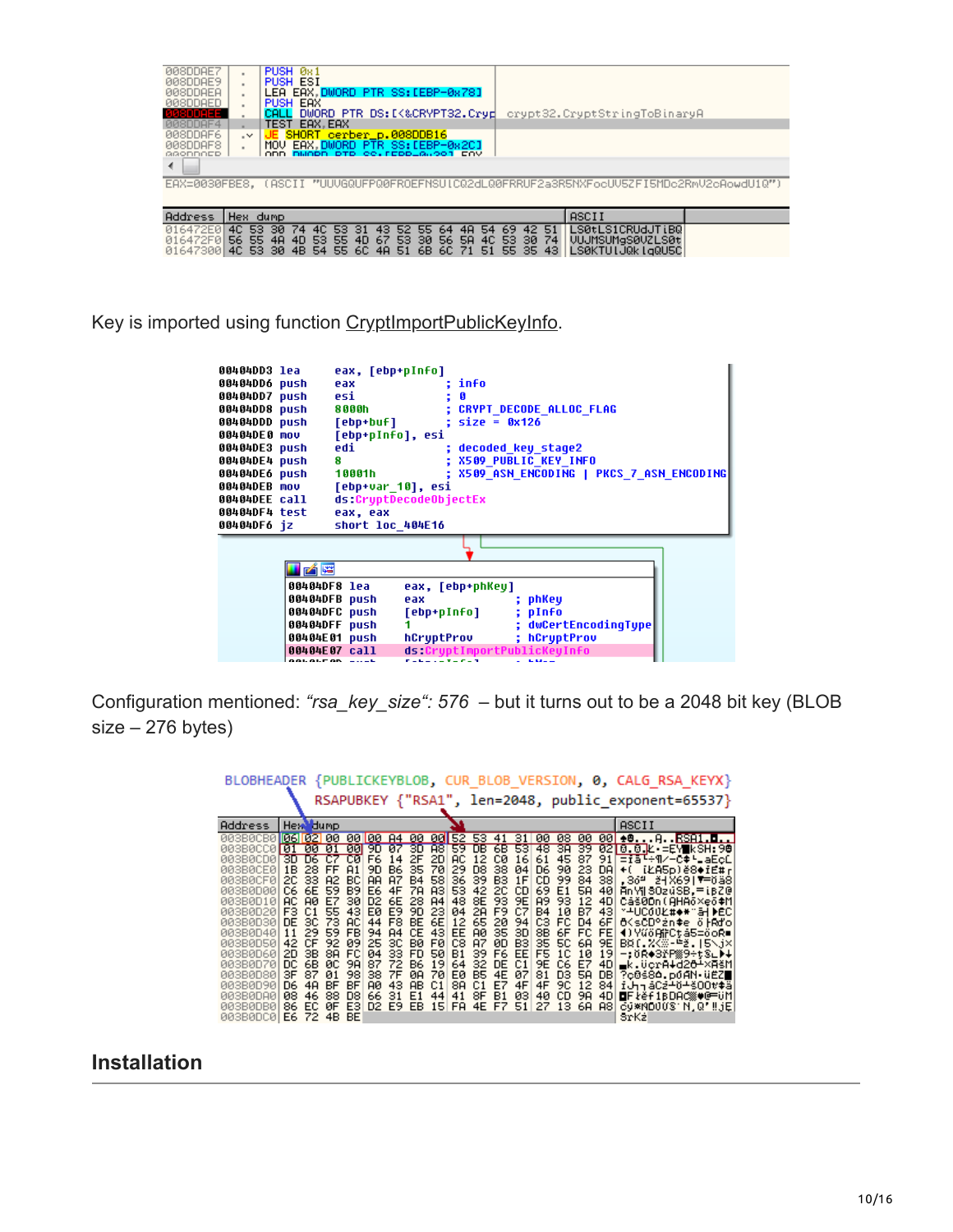A file name of the dropped sample is created in a pretty interesting way. It is not fully random, but based on name of some file existing in the system, that is searched in the system using a random filter (format: "[random char]\*[random char]. exe", i.e "p\*h.exe"):

| 010F6189        | WOND I IN DOLLEDAJ, MA<br>LEA EAX, LLOCAL. 411)     |                                             |
|-----------------|-----------------------------------------------------|---------------------------------------------|
| 010F618F        | EAX                                                 | ∎pFindFileData = 0038E718                   |
| <b>P1PE619P</b> | LEA EAX [LOCAL.263]                                 |                                             |
|                 | EAX                                                 | FileName = "C:\\Windows\\system32\\p#h.exe" |
|                 | DWORD PTR DS: [K&KERNEL32.FindFirst[ FindFirstFileW |                                             |
| 010F619D        | $EAX - 0x1$                                         |                                             |
| 010F6199        | JE SHORT cerber_p.010F6144                          |                                             |

The found file is compared with some built-in blacklist. When it pass the check, it is chosen as the new name of the dropped copy of the malware.

In order to prevent user from finding the malicious file by its creation timestamp it is changed to the timestamp of *kernel32.dll* existing on the local system.

After the successful installation, the initial malware sample terminates and deploys the dropped copy instead.



### **UAC Bypass**

Cerber uses tricks to bypass Windows [User Account Controll \(UAC\)](http://blog.cobaltstrike.com/2014/03/20/user-account-control-what-penetration-testers-should-know/) and deploy itself with elevated privileges. It is achieved by the following steps:

- 1. Search an executable in C:\Windows\system32, that can auto elevate it's privileges.
- 2. Search in it's import table a DLL that can be hijacked
- 3. Copy the DLL into %TEMP% folder and patch it add a code in a new section and patch entry point in order to redirect execution there. It will be used in order to run the cerber sample with elevated privileges. It uses: [WinExec](https://msdn.microsoft.com/en-us/library/windows/desktop/ms687393%28v=vs.85%29.aspx)("[cerber\_path] **-eval 2524**", SW\_SHOWNORMAL)
- 4. Inject the code into explorer.exe it is responsible for executing the UAC bypass. Creates a new folder in C:\Windows\system32 and copy there both files – an EXE and the patched DLL – under original names, then it deploys the EXE causing DLL to load and execute the malicious code.
- 5. When the UAC bypass is executed successfully, it is signalized to the original cerber sample by setting a property **cerber\_uac\_status** – added to a Shell\_TrayWnd. Then, the original sample deletes dropped files and exits. Otherwise, it tries the same trick with different pair of EXE + DLL.

#### **See below how it looks in action:**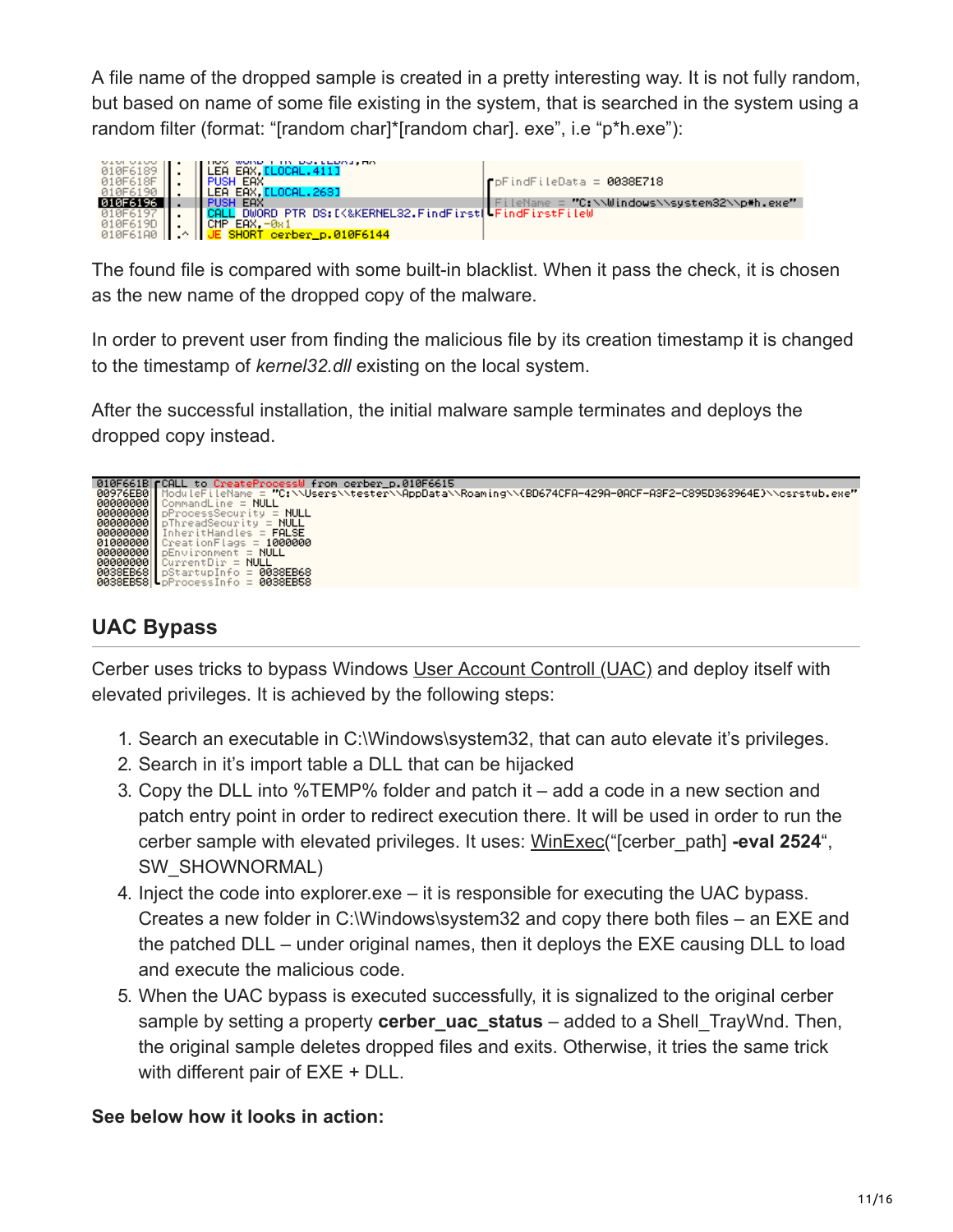First, it searches an application that can be used to elevate privileges. The check is based on the fields in application manifest:

```
<autoElevate>true</autoElevate>
<requestedExecutionLevel level="requireAdministrator"/>
```


Among it's imported DLLs it searches a candidate suitable to be hijacked. This DLL is copied into *%TEMP%* folder

| 00DE57C2    . | LEA EAX. <mark>[LOCAL.131]</mark>               |                                                                   |
|---------------|-------------------------------------------------|-------------------------------------------------------------------|
|               |                                                 |                                                                   |
| 00DE57C8      | PUSH EAX                                        | NewFileName = "C:\\Users\\tester\\AppData\\Local\\Temp\\1443.tmp" |
| 00DE57C9      | PUSH [ARG.2]                                    | ExistingFileName = "C:\\Windows\\sustem32\\d3d9.dll"              |
| 00DE57CC      | L DWORD PTR DS:IK&KERNEL32.CopyFileWJ CopyFileW |                                                                   |
| 00DE57D2      | 'LEA EAX. <mark>[LOCAL.131]</mark>              |                                                                   |
| 00DE57D8   .  | PUSH EAX                                        |                                                                   |
| 00DE57D9      | CALL cerber p.00DE53FC                          |                                                                   |

Then, it creates a suspended process of *explorer.exe*, allocates memory in it's context and injects there own code. Details given below.

Injection into explorer is performed in several steps. First – malware is coping memory from the context of current process into the context of *explorer.exe*. Current image of Cerber sample is replicated into a memory allocated in explorer at 0x70000. Similarly, the page containing filled data is copied at offset 0x91000 in explorer.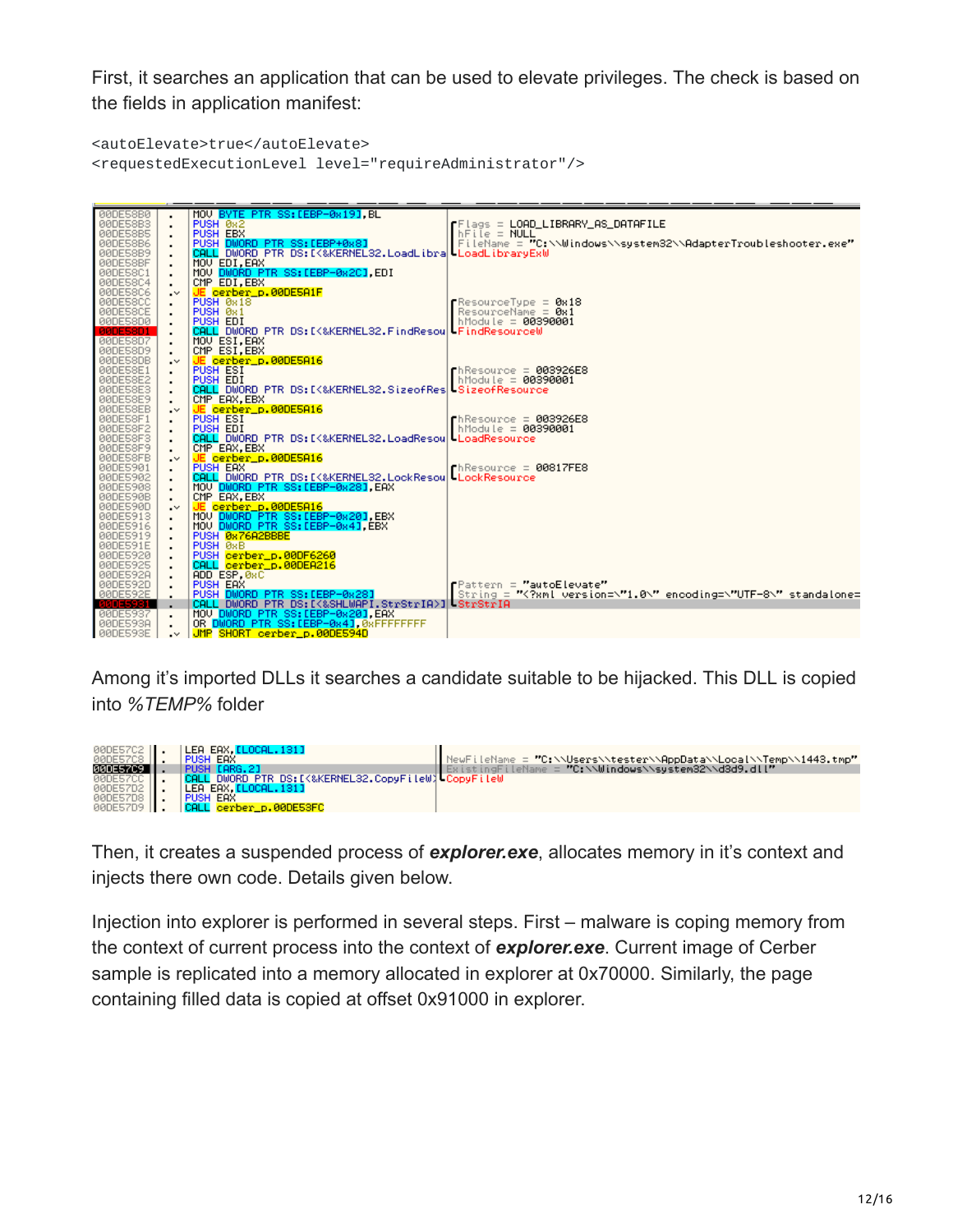

In order to run the injected code when the explorer.exe is resumed, malware performs patching of the carrier's Entry Point:

| 00DE500B<br>00DE500C<br>00DE500E<br>00DE5011<br>00DE5012<br>00DE5013<br>00DE5016<br>00DE501A<br>00DE5020<br>00DE5023<br>00DE5029<br>90025020<br>00DE502F<br>00DE5031<br>00DE5033<br>00DE5036<br>GODEEQOO | PUSH EAX<br>PUSH Ø8E<br>LEA EAX, LLOCAL.9]<br>PUSH EAX<br>PUSH EDI<br>PUSH [ARG.1]<br>CALL ESI<br>PUSH 0x0<br>PUSH 0x0<br>PUSH [ARG.1]<br>٠<br>MOUL DUTE DTD | MOU BYTE PTR SS: [EBP-0x24] 0xB8<br>MOV WORD PTR SS: [EBP-0x1F] 0xB850<br>MOV DWORD PTR SS: [EBP-0x1D].EBX<br>MOV WORD PTR SS: LEBP-0x191,0xD0FF<br>MOU BYTE PTR SS: LEBP-0x171 0xC3<br>CALL DWORD PTR DS: [<&KERNEL32.FlushInstruction FlushInstructionCache<br>CO-FEDD OUTS OUR | $\mathsf F$ pBytesWritten = 0026DF20<br>ButesToWrite = $E(14.1)$<br>Buffer = $0026DF20$<br>$Address = 0x630EFA$<br>hProcess = 00000148<br>UriteProcessMemory<br>$\mathsf{\Gamma}$ RegionSize = 0x0<br>$RegionBase = NULL$<br>$hProcess = 00000148$ |
|----------------------------------------------------------------------------------------------------------------------------------------------------------------------------------------------------------|--------------------------------------------------------------------------------------------------------------------------------------------------------------|-----------------------------------------------------------------------------------------------------------------------------------------------------------------------------------------------------------------------------------------------------------------------------------|----------------------------------------------------------------------------------------------------------------------------------------------------------------------------------------------------------------------------------------------------|
|                                                                                                                                                                                                          |                                                                                                                                                              |                                                                                                                                                                                                                                                                                   |                                                                                                                                                                                                                                                    |
|                                                                                                                                                                                                          |                                                                                                                                                              | Stack SS:[0026DF50]=00DE0000 (cerber p.00DE0000)                                                                                                                                                                                                                                  |                                                                                                                                                                                                                                                    |
| <b>Address</b>                                                                                                                                                                                           | Hex dump                                                                                                                                                     | Disassembly                                                                                                                                                                                                                                                                       | Comment                                                                                                                                                                                                                                            |
| 0026DF20<br>0026DF25                                                                                                                                                                                     | B8.<br>00100900<br>50                                                                                                                                        | MOV EAX.0x91000<br>PUSH EAX                                                                                                                                                                                                                                                       |                                                                                                                                                                                                                                                    |
| 0026DF26                                                                                                                                                                                                 | B8 E1550700                                                                                                                                                  | MOU EAX. 0x755E1                                                                                                                                                                                                                                                                  |                                                                                                                                                                                                                                                    |
| 0026DF2B<br>0026DF2D                                                                                                                                                                                     | FFD0<br>CЗ                                                                                                                                                   | CALL EAX<br><b>RETN</b>                                                                                                                                                                                                                                                           |                                                                                                                                                                                                                                                    |

Now, Explorer's execution starts from the call to injected code. It is a function of Cerber sample – at RVA 0x55E1, called with a parameter 0x91000 – pointer to the memory page containing various dynamically loaded data, like function's handlers, paths of the files to be used, etc.

From inside this code injected to explorer, the DLL patched for UAC bypass is copied under the original name – along with the appropriate EXE. The executable is deployed (using [ShellExecuteExW](https://msdn.microsoft.com/pl-pl/library/windows/desktop/bb762154%28v=vs.85%29.aspx)) and along with it, the patched DLL also runs.

| Local Disk (C:) > Windows > System32 > 9GUDISDzYoEcYUqIfL                  |                                      |                                   |                  |
|----------------------------------------------------------------------------|--------------------------------------|-----------------------------------|------------------|
| Share with $\blacktriangledown$<br>New folder<br>rary $\blacktriangledown$ |                                      |                                   |                  |
| ∽<br>Name                                                                  | Date modified                        | Type                              | Size             |
| AdapterTroubleshooter.exe<br>d3d9.dll                                      | 2009-07-14 03:14<br>2016-03-10 16:53 | Application<br>Application extens | 38 KB<br>1790 KB |

The *d3d9.dll* is used in order to run the Cerber sample with elevated privileges. Entry Point of the DLL is patched with a jump to the new section.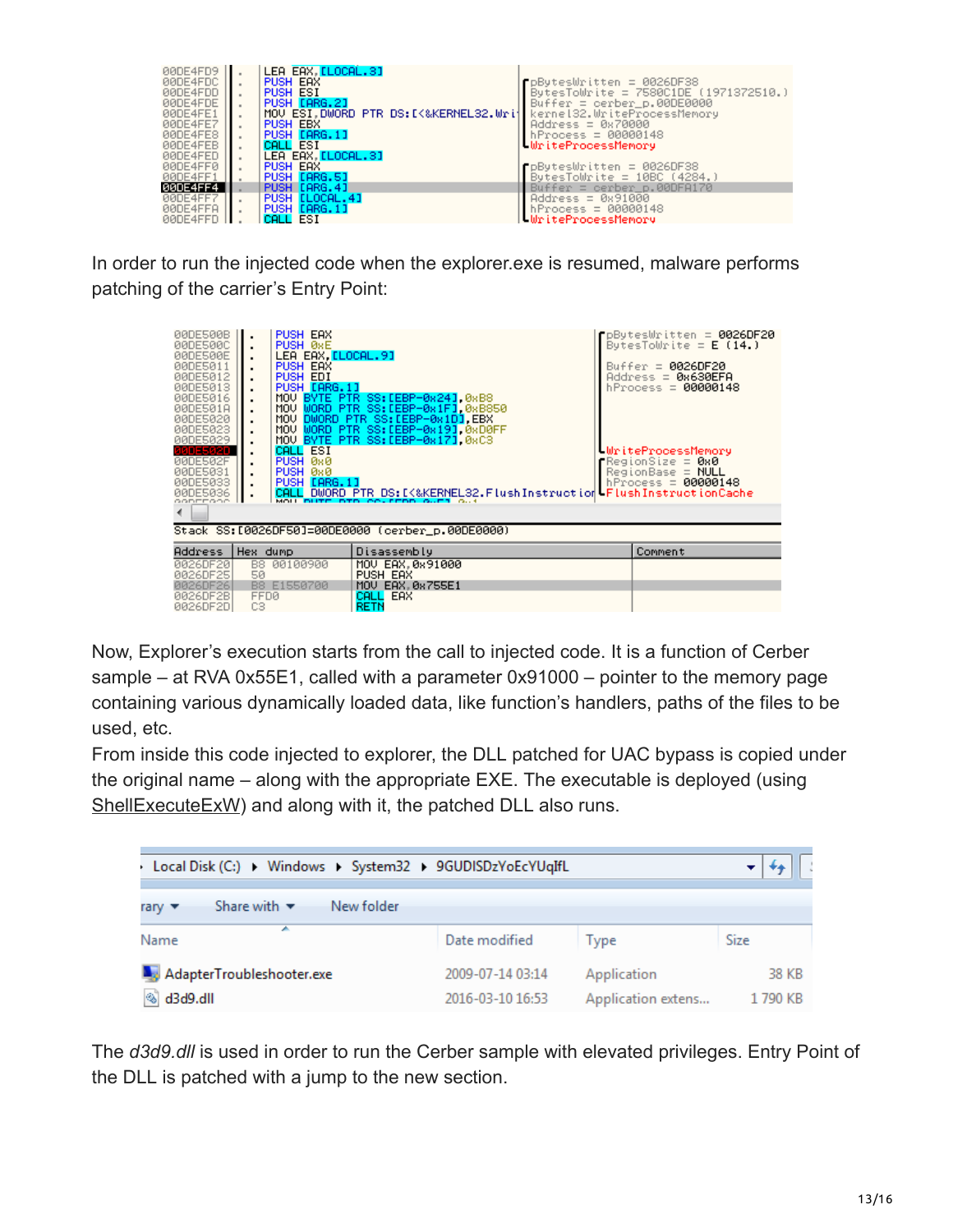

The new section contains the code that is supposed to execute the Cerber sample:

|                                                                                                                                                                                                                                                                                                                                                                                                                                  | $\mathbf{C}$ *G.P.U* - main thread, module d3d9                                                                                                                                                                                                                                                                                                                                                                                                                                                                                                                                                                                                                                                                                                                                                                                                                                                                                                                                              |                                                                                                                                                                                                                                                                                                                                                                                                                                                |
|----------------------------------------------------------------------------------------------------------------------------------------------------------------------------------------------------------------------------------------------------------------------------------------------------------------------------------------------------------------------------------------------------------------------------------|----------------------------------------------------------------------------------------------------------------------------------------------------------------------------------------------------------------------------------------------------------------------------------------------------------------------------------------------------------------------------------------------------------------------------------------------------------------------------------------------------------------------------------------------------------------------------------------------------------------------------------------------------------------------------------------------------------------------------------------------------------------------------------------------------------------------------------------------------------------------------------------------------------------------------------------------------------------------------------------------|------------------------------------------------------------------------------------------------------------------------------------------------------------------------------------------------------------------------------------------------------------------------------------------------------------------------------------------------------------------------------------------------------------------------------------------------|
| 53D03210<br>53D03211<br>53D03213<br>53D03216<br>53D03219<br>53D0321C<br>53D0321F<br>53D03222<br>53D03225<br>53D03229<br>53D0322C<br>53D03230<br>53D03233<br>53D03236<br>53D0323A<br>53D0323B<br>53D0323E<br>53D03241<br>53D03244<br>53D03247<br>53D0324A<br>53D0324D<br>53D03250<br>53D03252<br>53D03255<br>53D03258<br>53D03259<br>53D0325C<br>53D0325E<br>53D03260<br>53D03263<br>53D03266<br>53D03268<br>53D03269<br>53D0326A | PUSH EBP<br>MOU EBP, ESP<br>SUB ESP, 0xC<br>MOV EAX, DWORD PTR SS: [EBP+0x8]<br>MOV ECX DWORD PTR SS: [EBP+0x8]<br>ADD ECX, DWORD PTR DS: LEAX+0x3C1<br>MOV DWORD PTR SS:[EBP-0x8],ECX<br>MOV EAX,DWORD PTR SS:[EBP-0x8]<br>MOUZX EAX, WORD PTR DS: [EAX+0x14]<br>MOV ECX, DWORD PTR SS:[EBP-0x8]<br>LEA EAX, DWORD PTR DS: LEAX+ECX+0x1<br>MOV DWORD PTR SS: [EBP-0xC], EAX<br>MOV EAX DWORD PTR SS: LEBP-0x8]<br>MOVZX EAX WORD PTR DS: [EAX+0x6]<br>DEC EAX<br>IMUL EAX, EAX, 0x28<br>ADD EAX DWORD PTR SS:[EBP-0xC]<br>MOV DWORD PTR SS:[EBP-0xC],EAX<br>MOV EAX, DWORD PTR SS: [EBP-0xC]<br>MOV ECX. <mark>DWORD PTR SS:[EBP+0x8]</mark><br>ADD ECX.DWORD PTR DS:[EAX+0xC]<br>MOV DWORD PTR SS:[EBP-0x4].ECX<br>PUSH 0x1<br>MOV EAX, DWORD PTR SS: [EBP-0x4]<br>ADD EAX.0x8<br>PUSH EAX<br>MOV EAX, DWORD PTR SS: [EBP-0x4]<br>CALL DWORD PTR DS: [EAX]<br>PUSH 0x0<br>MOV EAX, DWORD PTR SS: [EBP-0x4]<br>CALL DWORD PTR DS: [EAX+0x4]<br>XOR EAX, EAX<br>INC EAX<br>LEAVE<br>RETN Ø8C | d3d9.53B40000<br>d3d9.53B40000<br>d3d9.53D03000<br>d3d9.53B400E8<br>d3d9.53B400E8<br>d3d9.53D03000<br>d3d9.53B400E8<br>d3d9.53D03000<br>d3d9.53D03000<br>d3d9.53B40280<br>d3d9.53D03000<br>d3d9.53B40280<br>d3d9.53B40000<br>d3d9.53D03000<br>SW_SHOWNORMAL<br>d3d9.53D03000<br>"\"D:\\samples\\cerber_sample.exe" -eval 2524"<br>d3d9.53D03000<br>kernel32.WinExec<br>d3d9.53D03000<br>kernel32.ExitProcess<br>d3d9.53D03000<br>d3d9.53D03000 |
|                                                                                                                                                                                                                                                                                                                                                                                                                                  |                                                                                                                                                                                                                                                                                                                                                                                                                                                                                                                                                                                                                                                                                                                                                                                                                                                                                                                                                                                              |                                                                                                                                                                                                                                                                                                                                                                                                                                                |

Successful UAC bypass is signalized by setting a property named "**cerber\_uac\_status**" in a found window of the class "*Shell\_TrayWnd*". The initial Cerber sample waits for this status to change. If the timeout passed and it didn't changed it makes a new attempt of UAC bypass – using a different pair (EXE+DLL). Otherwise it cleans up the environment and terminates. Infection proceeds from inside of the elevated sample.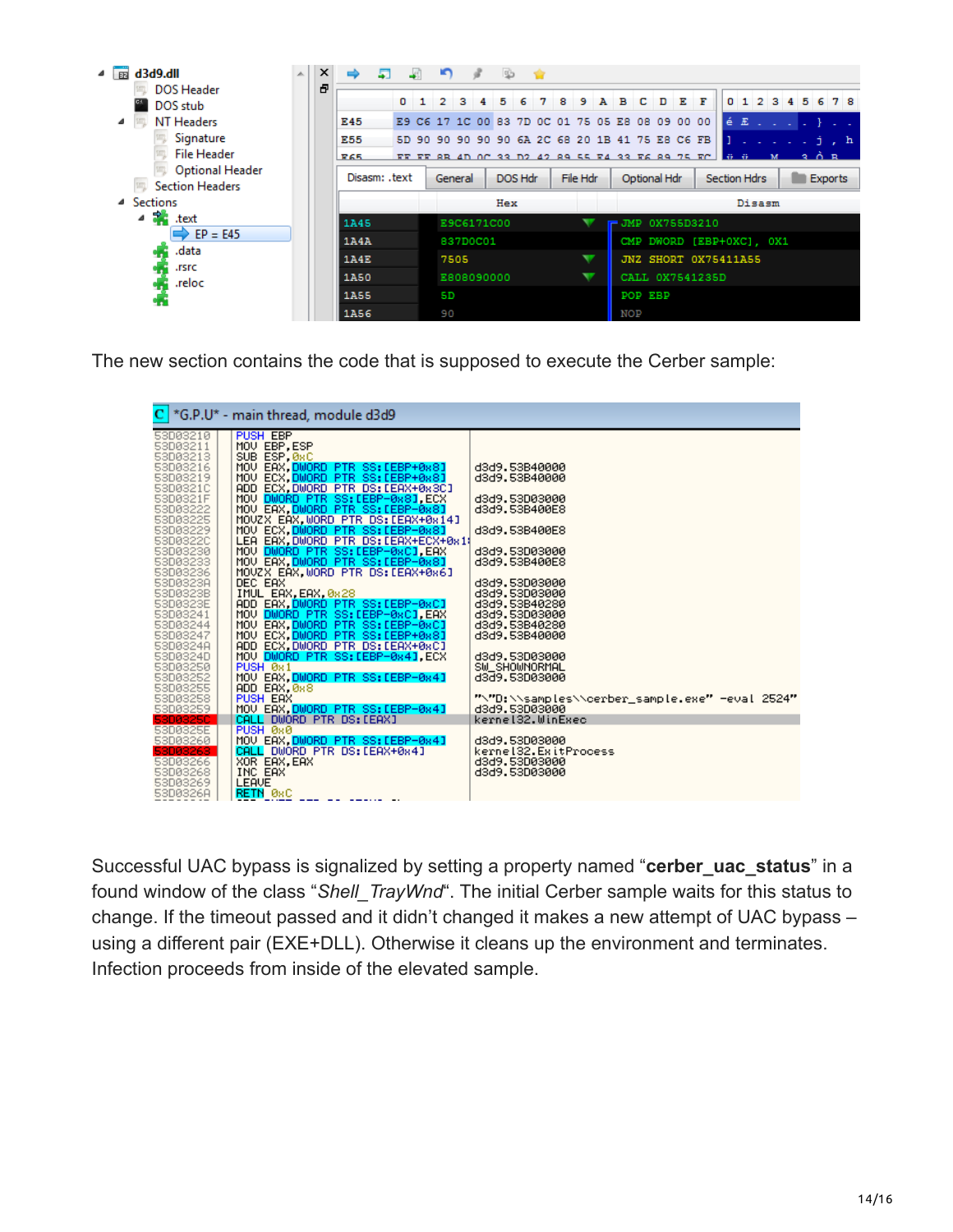

In case if UAC level is set to default (or lower), Cerber can bypass it silently. However, in case if it is set to the highest, the following alert pops up:

| <b>User Account Control</b>                                                                                                                                                                |  |  |  |  |  |
|--------------------------------------------------------------------------------------------------------------------------------------------------------------------------------------------|--|--|--|--|--|
| Do you want to allow the following program to make<br>changes to this computer?                                                                                                            |  |  |  |  |  |
| <b>File Operation</b><br>Program name:<br>Verified publisher: Microsoft Windows<br>CLSID:<br>{3AD05575-8857-4850-9277-11B85BDB8E09}<br>Show information about this publisher's certificate |  |  |  |  |  |
| Yes<br>No<br><b>Hide details</b>                                                                                                                                                           |  |  |  |  |  |
| Change when these notifications appear                                                                                                                                                     |  |  |  |  |  |

It keeps reappearing till the user click "Yes":

## **Conclusion**

Cerber is a pretty powerful ransomware written with attention to details. This analysis highlighted only some of the elements. It has rich customization options and various tricks to make analysis harder. Although this product appeared recently, for sure its authors are not new in the field of malware development. We can expect it will be gaining popularity and may carry some new tricks in the future.